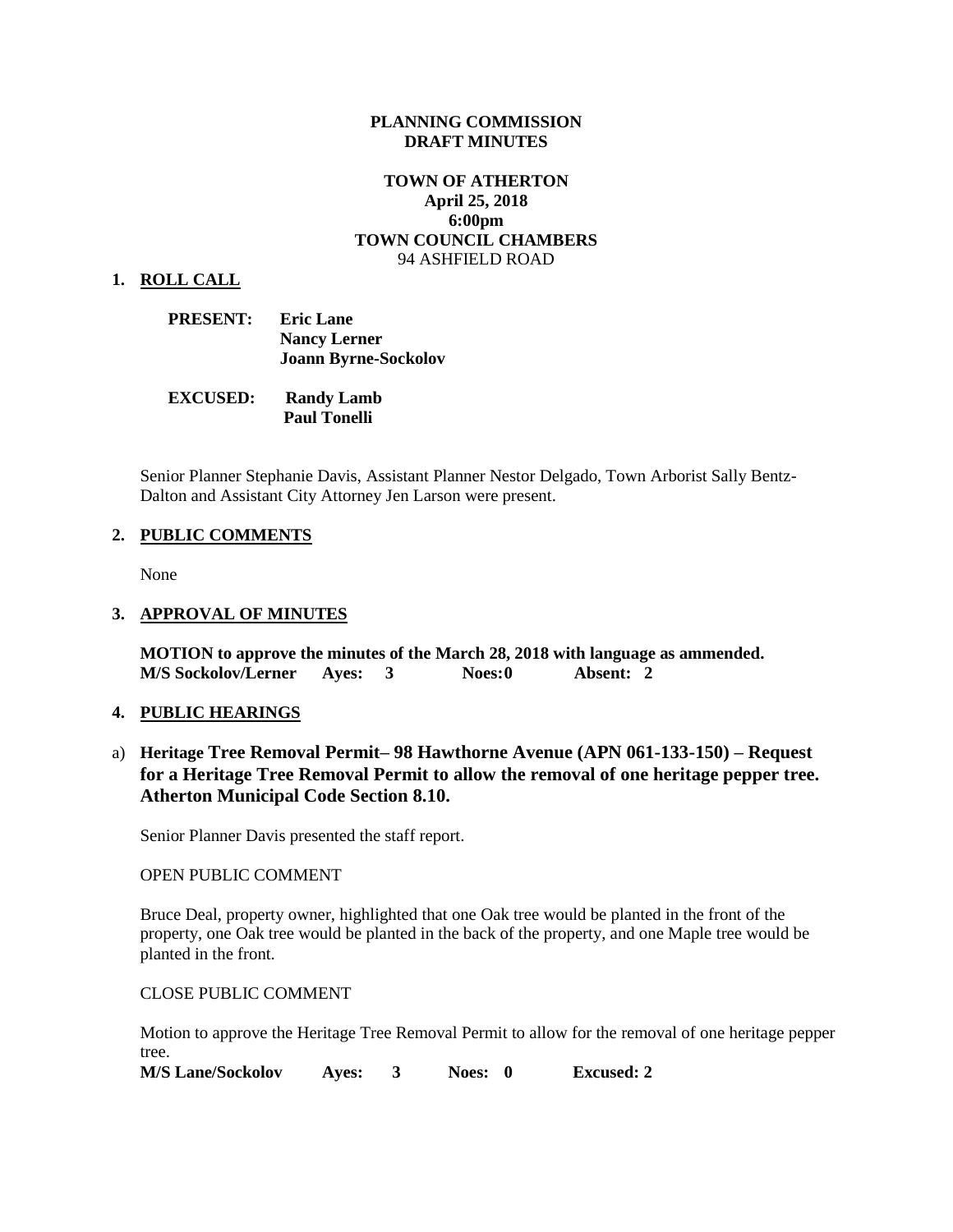**b) Special Structures Permit– 283 Stockbridge Avenue (APN 070-012-430) – Request for a Special Structures Permit to portions of the vertical sidewalls of the main residence to exceed 22 feet. Atherton Municipal Code Sections 17.15, 17.32.**

Senior Planner Davis presented the staff report.

# OPEN PUBLIC COMMENT

Property owner, 277 Stockbridge that shares a fence with 283 Stockbridge, noted there was no outreach from the applicants. He mentioned that due to the slope of the land, he has privacy concerns regarding the construction of a new residence on 283 Stockbridge. He requested the design to conform with the Town parameters or to postpone the hearing in order to assess any potential damage.

Dennis Wilkinson, developer and owner of 283 Stockbridge, apologized for lack of communication. He stated that they plan on planting trees for screening along the shared fence to 277 Stockbridge.

John Stewart, project architect, noted that the proposed increased sidewall height was for the side opposite the one abutting 277 Stockbridge, so it wouldn't be visible. He mentioned additional landscape screening will be provided once the building has been constructed.

Chair Lane asked if the side of the building facing 277 Stockbridge was proposed as standard height per Town of Atherton Development Standards.

John Stewart, project architect, responded that is correct.

Commissioner Lerner noted her concern at the lack of neighbor outreach.

Senior Planner Davis responded that the Municipal Code only requires a Public Notice by mailed by the Town to neighboring properties within 500 feet of applicant address. She further noted that while outreach between neighbors is not required as part of the process, staff does communicate the importance of said communication to all applicants at the time of project submittal.

# CLOSE PUBLIC COMMENT

Motion to approve the Special Structure Permit for portions of the vertical sidewalls of the main residence to exceed 22 feet.

**M/S Lerner/Sockolov Ayes: 3 Noes: 0 Excused: 2**

# **5. COMMISSIONERS' REPORTS**

# **6. STAFF REPORT**

Senior Planner Davis noted the Town's Earth Day event, the film screening of "The New Fire", occurred at the Menlo-Atherton Performing Arts Center on April 21, 2018.

# **7. ADJOURN**

The meeting was adjourned 6:32 PM